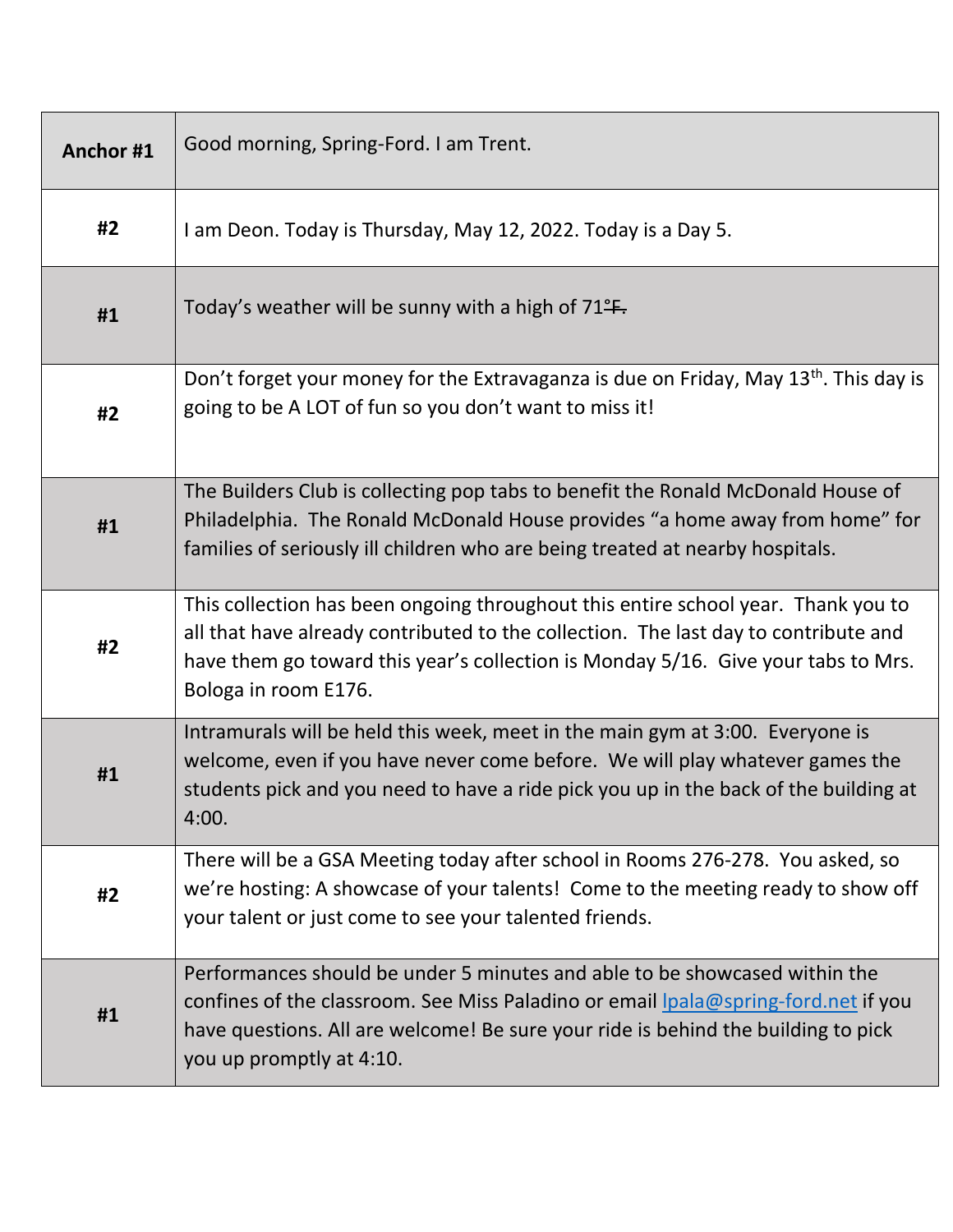| #2 | Attention all students! Aevidum Club will be meeting again on Thursday May 19th<br>from 3-4! Anyone interested is welcome to attend!!                                                                                                                                                         |
|----|-----------------------------------------------------------------------------------------------------------------------------------------------------------------------------------------------------------------------------------------------------------------------------------------------|
| #1 | Bring a friend and learn more about how we strive to create healthy communities<br>where everyone feels accepted, appreciated, acknowledged, and cared for in<br>schools.                                                                                                                     |
| #2 | Anime Club will have its last meeting next Thursday, May 19th. Please arrange a<br>ride to pick you up in the back of the building at 4.                                                                                                                                                      |
| #1 | Craft club will meet Friday! Please have a ride pick you up by 4pm!<br>Congratulations to the Spring-Ford Gold Softball team for their win against<br>Phoenixville 18-0 on Tuesday.                                                                                                           |
| #2 | Homeroom teachers, please check your list for the Challenge Science Meeting and<br>send your homeroom students to the $7th$ grade café at this time.                                                                                                                                          |
| #1 | Would you like to win one of these books? Your teachers will have red tickets to<br>hand out for good behavior. Put your name and homeroom teacher on the ticket<br>and drop it in the box of the book you would like to win. The boxes will be located<br>outside of the library. Good luck! |
| #2 | The Scholastic Book Fair will be here until Friday, May 20th. Your reading teacher<br>will be bringing you on the following days:<br>Carroll-Thursday, May 12th<br>Synder- Friday, May 13th                                                                                                   |
| #1 | Rotondo-Monday, May 16 <sup>th</sup><br>Hollingsworth-Wednesday, May 18 <sup>th</sup><br>Ward-Thursday, May 19th<br>Fallstich- Friday, May 20 <sup>th</sup>                                                                                                                                   |